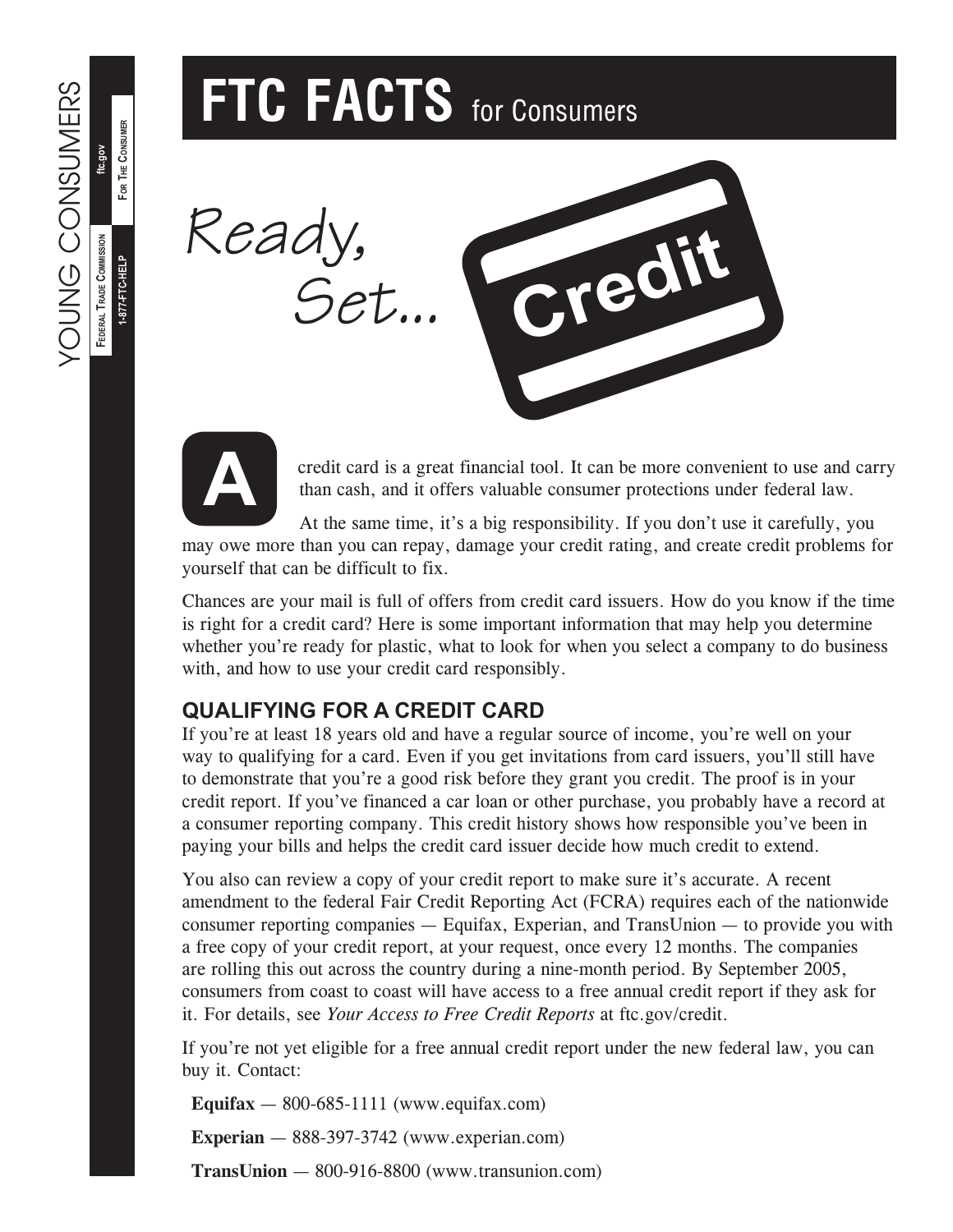# Facts for Consumers

Your report may cost up to \$9.50. Under state law, consumers in Colorado, Georgia, Maine, Maryland, Massachusetts, New Jersey, and Vermont already have free access to their credit reports.

# **ESTABLISHING A CREDIT HISTORY**

Suppose you haven't financed a car loan, a computer, or some other major purchase. How do you begin to establish credit? Consider applying for a secured credit card. It requires that you open and maintain a bank account or other asset account at a financial institution as security for your line of credit. Your credit line will be a percentage of your deposit, typically from 50 to 100 percent. Application and processing fees are not uncommon for secured credit cards. In addition, secured credit cards usually carry higher interest rates than traditional nonsecured cards.

Also consider asking someone with an established credit history — perhaps a relative — to co-sign the account if you don't qualify for credit on your own. The co-signer promises to pay your debts if you don't. You'll want to repay any debt promptly so you can build a credit history and apply for credit in the future on your own.

A positive credit history is an asset, not only when you apply for a credit card, but also when you apply for a job or insurance, or when you want to finance a car or a home.

# **IF YOUR APPLICATION IS DENIED**

If you're turned down for a card, the creditor must tell you so and why. It may be that you haven't been at your current address or job long enough. Or, your income may not be high enough. Different credit card companies have different standards. But if you're turned down by several companies, it may indicate that you are not ready for a credit card.

If you don't get the card because of information in your report, the creditor must tell you how to get a copy of the report from the consumer reporting company that provided it. There is no

charge for the report if you request it within 60 days of getting notice that your application was denied. Review your report carefully. According to the FCRA, both the consumer reporting company and the information provider (that is, the person, company, or organization that provides information about you to a consumer reporting company) are responsible for correcting inaccurate or incomplete information in your report. To protect your rights under the law, contact both the consumer reporting company and the information provider to dispute any information. For more information, see *How to Dispute Credit Report Errors* at ftc.gov/credit.

# **GETTING THE BEST DEAL**

Fees, charges, and benefits vary among credit card issuers. When you're choosing a credit card, shop around. Compare these important features:

## **ANNUAL PERCENTAGE RATE (APR)**

The APR is a measure of the cost of credit, expressed as a yearly interest rate. Check out the "periodic rate," too. That's the rate the issuer applies to your outstanding balance to figure the finance charge for each billing period. If the card offers a very low introductory rate, find out what the rate will be after the initial period. Ask about other limitations on the initial rate. For example, is it only for balance transfers, and not regular purchases? Be aware that some companies have high penalty rates. For example, if you're late paying your bill, your rate may increase significantly. Ask when the company may apply a penalty rate to your account.

### **GRACE PERIOD**

This is the time between the date of a purchase and the date interest starts being charged on that purchase. If your card has a standard grace period, you have an opportunity to avoid finance charges by paying your current balance in full. Some issuers allow a grace period for new purchases even if you don't pay your balance in full every month. If there is no grace period, the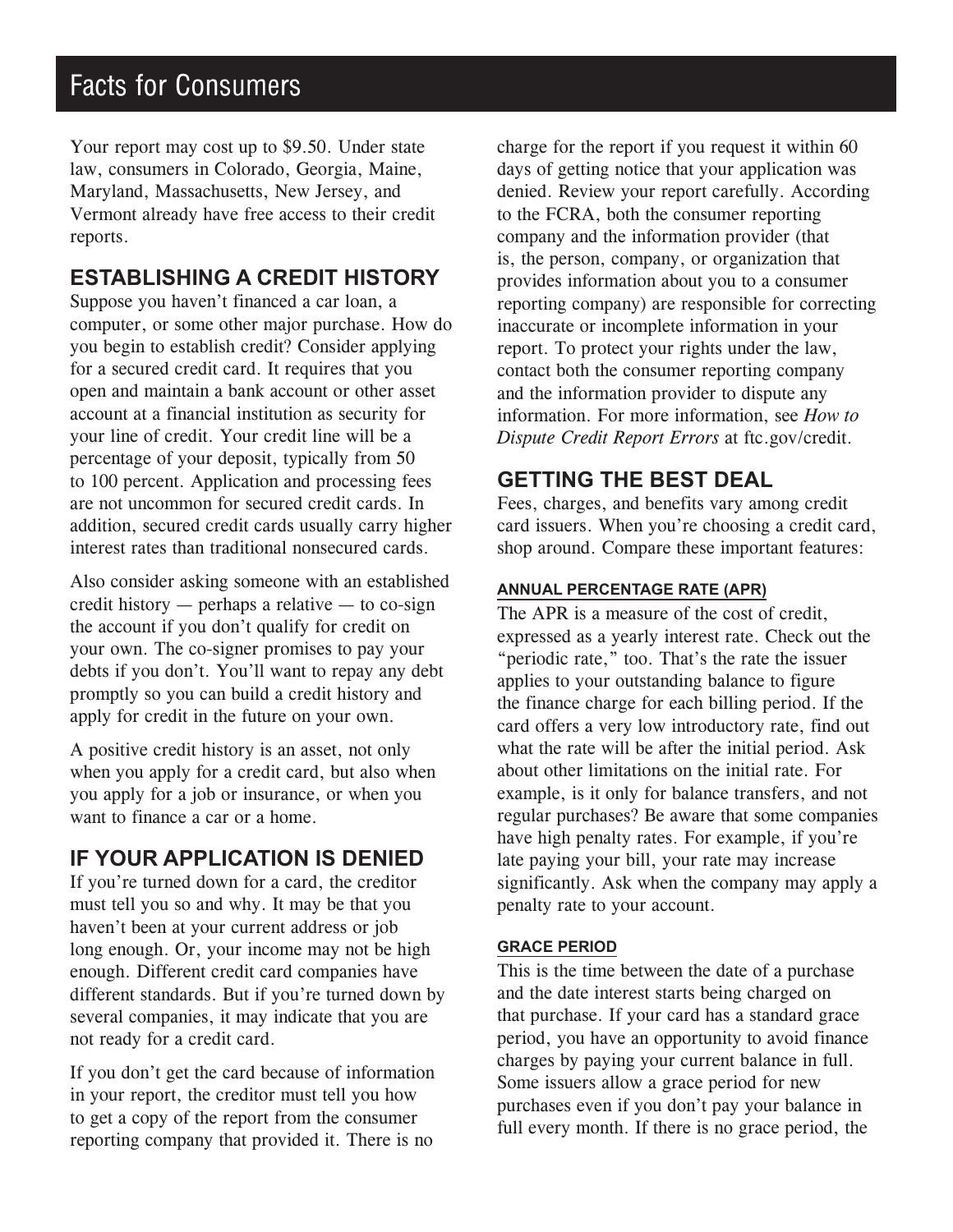issuer imposes a finance charge from the date you use your card, or from the date each transaction is posted to your account.

#### **ANNUAL FEES**

Many credit card issuers charge an annual fee for granting you credit.

#### **TRANSACTION FEES AND OTHER CHARGES**

Some issuers charge a fee if you use the card to get a cash advance, if you fail to make a payment on time, or if you exceed your credit limit. Some may charge a flat fee every month whether you use the card or not.

#### **CUSTOMER SERVICE**

Many issuers have 24-hour toll-free telephone numbers.

#### **OTHER BENEFITS**

Issuers may offer additional benefits, some with a cost, like insurance, credit card protection, discounts, rebates, and special merchandise offers.

## **CREDI-QUETTE**

- \$ Once you get a card, sign it immediately so no one else can use it. Note that the accompanying papers have important information, such as customer service telephone numbers, in case your card is lost or stolen. File this information in a safe place.
- \$ Call the card issuer to activate the card. Many issuers require this step to minimize fraud and to give you additional information.
- \$ Keep your account information to yourself. Never give out your credit card number or expiration date over the phone unless you know who you're dealing with. A criminal can use this information to steal money from you, or even assume your credit identity.
- \$ Keep copies of sales slips and compare charges when your bill arrives. Promptly report any questionable charges to the card issuer in writing.

\$ Don't lend your card to anyone, even a friend. Your credit privilege and history are too precious to risk.

# **YOU ARE RESPONSIBLE**

While a credit card makes it easy to buy something now and pay for it later, if you're not careful, you can lose track of how much you've spent by the time the bill arrives. And if you don't pay your bill in full, you'll probably have to pay finance charges on the unpaid balance. What's more, if you continue to charge while carrying an outstanding balance, your debt can snowball. Before you know it, your minimum payment is only covering the interest. If you start having trouble repaying your debt, you could tarnish your credit report. And that can have a big impact on your life. A negative report can make it more difficult to finance a car or home, get insurance, and even get a job.

# **FEDERAL PROTECTIONS**

Federal law offers the following protections when you use credit cards.

#### **ERRORS ON YOUR BILL**

You must notify the card issuer in writing within 60 days after the first bill containing the error was mailed to you. In your letter, include: your name; account number; the type, date, and amount of the error; and the reason why you believe the bill contains an error. In return, the card issuer must investigate the problem and either correct the error or explain to you why the bill is correct. This must occur within two billing cycles and not later than 90 days after the issuer receives your billing error notice. You do not have to pay the amount in question, and related fees like the finance charges, during the investigation.

#### **UNAUTHORIZED CHARGES**

If your credit card is used without your authorization, you can be held liable for up to \$50 per card. If you report the loss of a card before it is used, the card issuer cannot hold you responsible for any unauthorized charges. If a